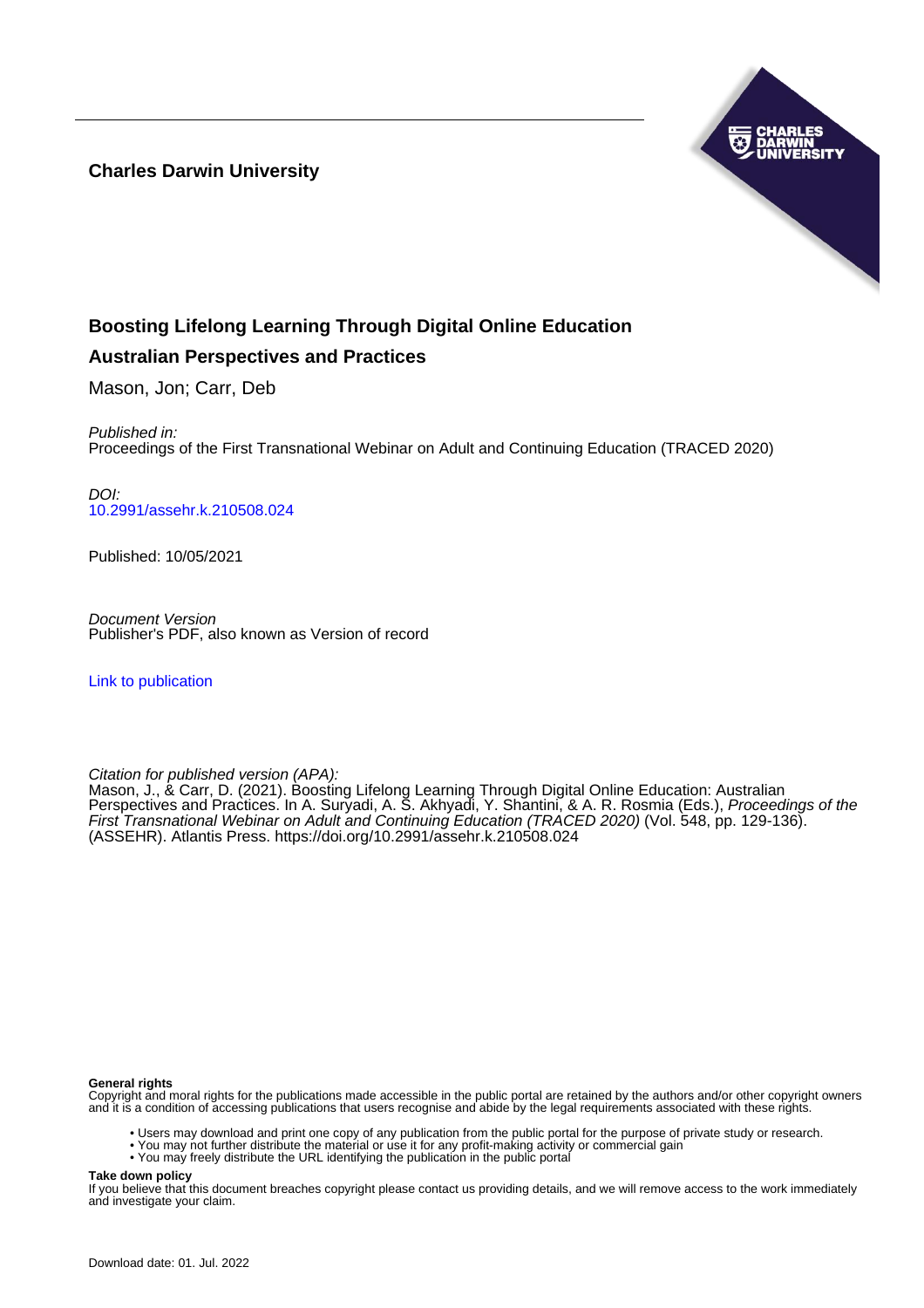

*Advances in Social Science, Education and Humanities Research, volume 548* **Proceedings of the First Transnational Webinar on Adult and Continuing Education (TRACED 2020)**

# Boosting Lifelong Learning Through Digital Online Education:

Australian Perspectives and Practices

Jon Mason\* College of Education Charles Darwin University Darwin, Australia \*jon.mason@cdu.edu.au

*Abstract***—Informed by professional practice, practitioner research represents an important contribution to public discourse and research and development in many fields. This paper presents a practitioner-based overview of lifelong learning in Australia, its historical roots, development within public policy, relationship to various skills frameworks, the impact of emergent agendas such as Industry 4.0 and the recalibration of systems following the worldwide disruption of Covid-19. With disruption comes opportunity and a critical feature of lifelong learning in emerging futures is the role of digital technology in enabling it, and perhaps in transforming how lifelong learning will soon be understood.**

*Keywords—lifelong learning, skills frameworks, Australia, digital learning, Industry 4.0, Covid-19*

# I. INTRODUCTION

For several decades in Australia, as elsewhere in the world, *lifelong learning* has established itself as a pivotal construct in the development of public policy supporting education and training in all sectors – schooling, vocational education and training (VET), adult and community education (ACE), higher education (HE), as well as professional learning.

Origins of this term in Australia can be traced to the 1970s [1,2]. At that time, in the wake of adverse economic conditions triggered by the worldwide oil crisis, competitiveness of the workforce became a focus for public policy together with concern for achieving a better alignment between continuing education and work, through improving requisite skills that continue to be relevant for changing workforce needs. This represents a crucial moment in the history of Australian education and training because it was when the completion age of schooling was increased and anyone wishing to take on a work- based apprenticeship was encouraged to also complete their schooling [3].

Lifelong learning terminology, however, has often been qualified by other (sometimes ambiguous) terms such as the *learning society*, the *knowledge society* or the *21st century skills agenda*, and has not always had the expected impact or desired

Deb Carr Think About Learning Heathcote, Australia deb@debcarr.com.au

results [4,5]. Moreover, the UNESCO Institute for Lifelong Learning (UIL) board chairperson this year admitted many countries around the world have struggled with the complexity of implementing lifelong learning beyond conceptual thinking [6]. Despite being a conceptual strategic priority of governments on several occasions, without a longer term national policy combined and an accompanying evaluative framework, effectiveness of lifelong learning in Australia remains ambiguous. Thus, analyses four relatively detailed assessments of the effectiveness of lifelong learning policy in Australia to judge it as a national lack of vision and leadership with pockets of state and territory success. Added to this, expert practitioners in the adult basic education community report there is excessive focus on learning for work neglecting other domains such as learning for citizenship and financial and health well-being. The success or failure of policy, however, is contextual and contested. What is significant for this paper is that the terminology persists, whether as a core construct or as a passing descriptor.

With two decades of the twenty-first century concluding, a key aspect of lifelong learning in policy formulation has persisted in various expressions of *skills* that are fundamental to learning, with primarily a 'learning for employment' focus. Both education and training are now perceived to be parts of a lifelong learning process that enables individuals to take their places in a skilled and changing labour force, to lead fulfilling lives and to become active members of the community [7]. This is also articulated in more global perspectives [8]. Notably, the ACE sector warns [9] the absence of a national lifelong learning policy has manifested as *too much* of a '*skills'* agenda neglecting to recognize the importance of empowering *learning agility*; that is, helping people to manage changing roles at work, in families and communities.

Thus, in the F-10 Australian curriculum, this is expressed as the 'general capabilities' and is one of three foundations of the curriculum. In the vocational sector, skills are expressed as the entire competency-based curriculum and design is increasingly intricated with explicit knowledge outcomes.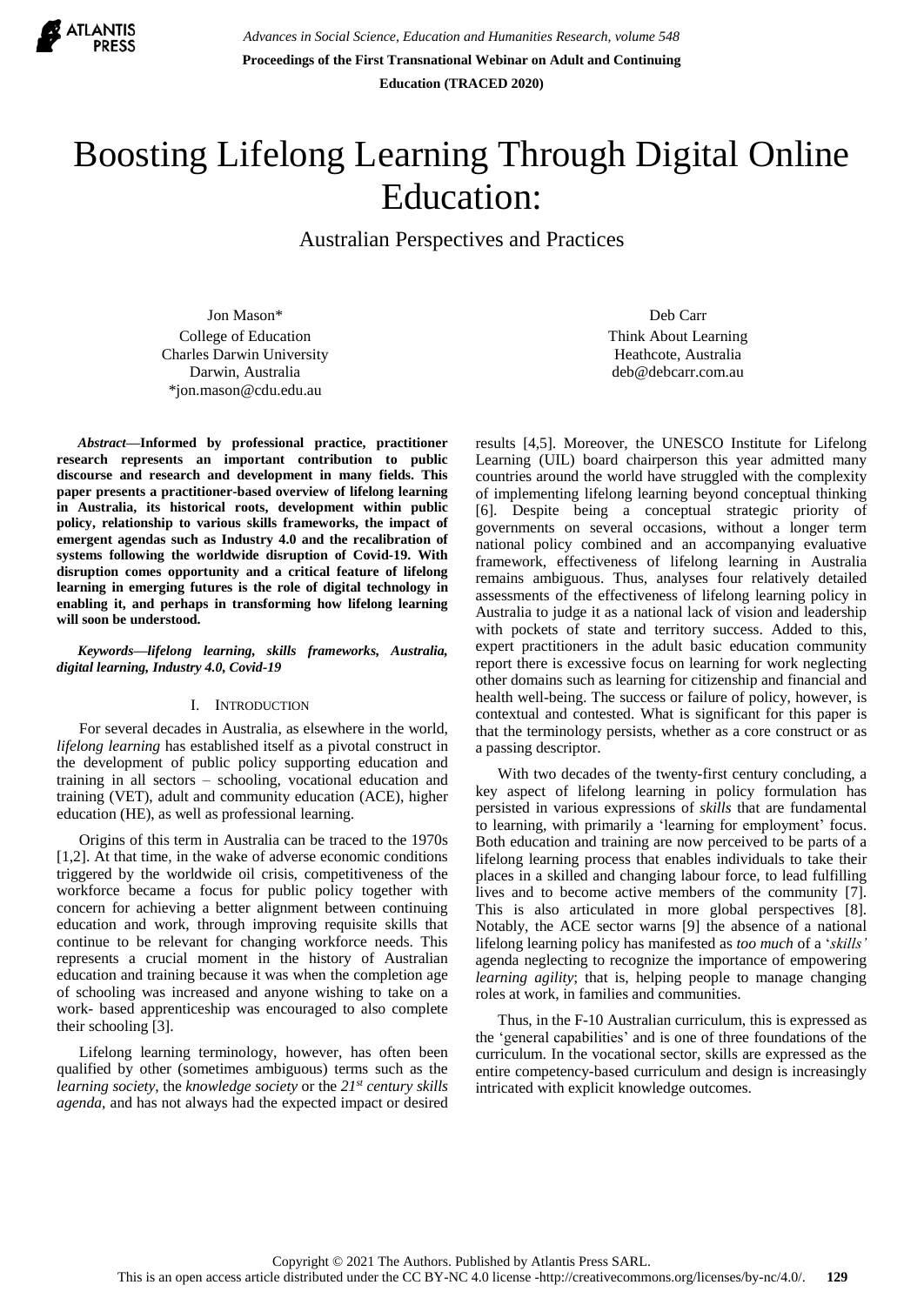# II. METHODS

#### *A. Context*

As practitioners located in different fields of professional practice (higher education, vocational education and training (VET) and adult community education (ACE) the terminology *lifelong learning* represents nuanced meaning. Thus, when initiating this study, we felt it important to document our own understandings as a significant first step. We know that terminology matters and that it often needs to be defined to be fit for purpose – this is certainly the case where competencies and achievement standards are precisely defined. Thus, while lifelong learning is now more routinely associated with the VET and ACE sectors, we can also identify its use in the schooling and higher education sectors. This broad interpretation in both compulsory and post- compulsory contexts is how we use this term. Key attributes are identified as personal learning agency in changing environments through being self-directed and self-regulated, while socially shaped by a diversity of contexts throughout life.

## *B. Research Question*

In identifying the dynamics shaping lifelong learning in Australia while considering the impact of Covid-19, we set out to address the question:

*In what ways can digital technologies be effective in stimulating lifelong learning for employment within the contemporary context of Australia's skills development frameworks and immediate crisis of Covid-19?*

#### *C. Research Design*

As practitioner research, this paper represents a synthesis of contemporary literature and open data that spans both research articles and public policy – specifically relevant to lifelong learning in Australia and informed by global perspectives. As such, it is a form of action research. In validating our own understandings, it also draws on expert input from the vocational education and training sector within Australia which was informed by the Delphi approach to developing industrybased forecasts [10].

#### III. FINDINGS AND DISCUSSION

# *A. UNESCO's Lifelong Learning Pillars Enacted in Australia's Three Post-Compulsory Education Sectors*

In recognition of the global articulation and adoption of skills-focused frameworks we draw comparisons with a view to identifying learner needs that are now emerging as somewhat urgent among both mainstream and vulnerable cohorts arising from Covid-19.

Australia enjoys strong systems for lifelong learning that enable activation in all three post- compulsory education sectors, Higher Education, VET and ACE. The three forwardlooking pillars that enable implementation of lifelong learning are articulated recently by Daniel Bark [6]:

- Recognition of the multitudes of changes in the learning *domains* that put pressure on modern- day citizens such as learning for work, citizenship, health and financial well-being
- Recognition that learning occurs in a multitude of *sites* such as in school, community, workplace, family, neighbourhoods, online, libraries, peer-to-peer and formal education institutions
- Systemic approach to *recognise informal and nonformal learning* with credentials inside the formal education and training credentialing system

Australian's ACE and VET sectors combined, recognise learning pressures in multiple domains. The ACE sector is publicly funded to provide formal, informal and non-formal learning programs that enable adaption to changing economic and social landscape of all domains. The ACE sector reaches into community through place-based centres that reflect the diversity of local demographics. Programs are aimed at building confidence in learning and navigating systems whereby citizens are empowered in their learning and earning journeys. The VET sector focuses on the vocational domain of learning and empowers lifelong learners through strong articulation with higher education, a strong reskilling and upskilling agenda, strong connections with industry and little if any distinction between initial and continuing VET programs. Additionally, the VET sector encompasses many lower level qualifications that are designed as pathway certificates not directly associated to immediate work outcomes. General Education qualifications such as 'Course in Spoken and Written English' enable the VET sector to cater for new Australians to empower further learning and earning capability.

Recognition that learning occurs in a multitude of sites inherently frames the lifelong learner with agency for selfdirected autonomous learning, particularly for just-in-time online 'micro-learning'. It also highlights potential barriers to online learning such as connectivity, digital literacy for safe and critical learning and affordability of suitable devices. Recognition that learning happens in a multitude of sites is primarily manifested in a systemic way by local governments which are sometimes supported by state or federal policy frameworks such as '*The Future of Adult Community Education in Victoria*' [11]. Progressive municipalities enable this pillar through long term lifelong learning strategies with two Australian councils; Melton and Wyndham being conferred into the UNESCO Global Learning City network.

The Australian Qualification Framework (AQF) sets a policy framework for the recognition of informal and nonformal learning through both the VET and higher education sectors. The VET sector implements this through a legislative framework whereby training organisations are mandated to offer recognition of prior learning (RPL) at enrolment. This system is mature and enables alternative pathways to VET qualifications for non-traditional learners. The implementation of RPL in Higher Education, however, lacks sector-wide consistency and transparency [12]. A recent review of the AQF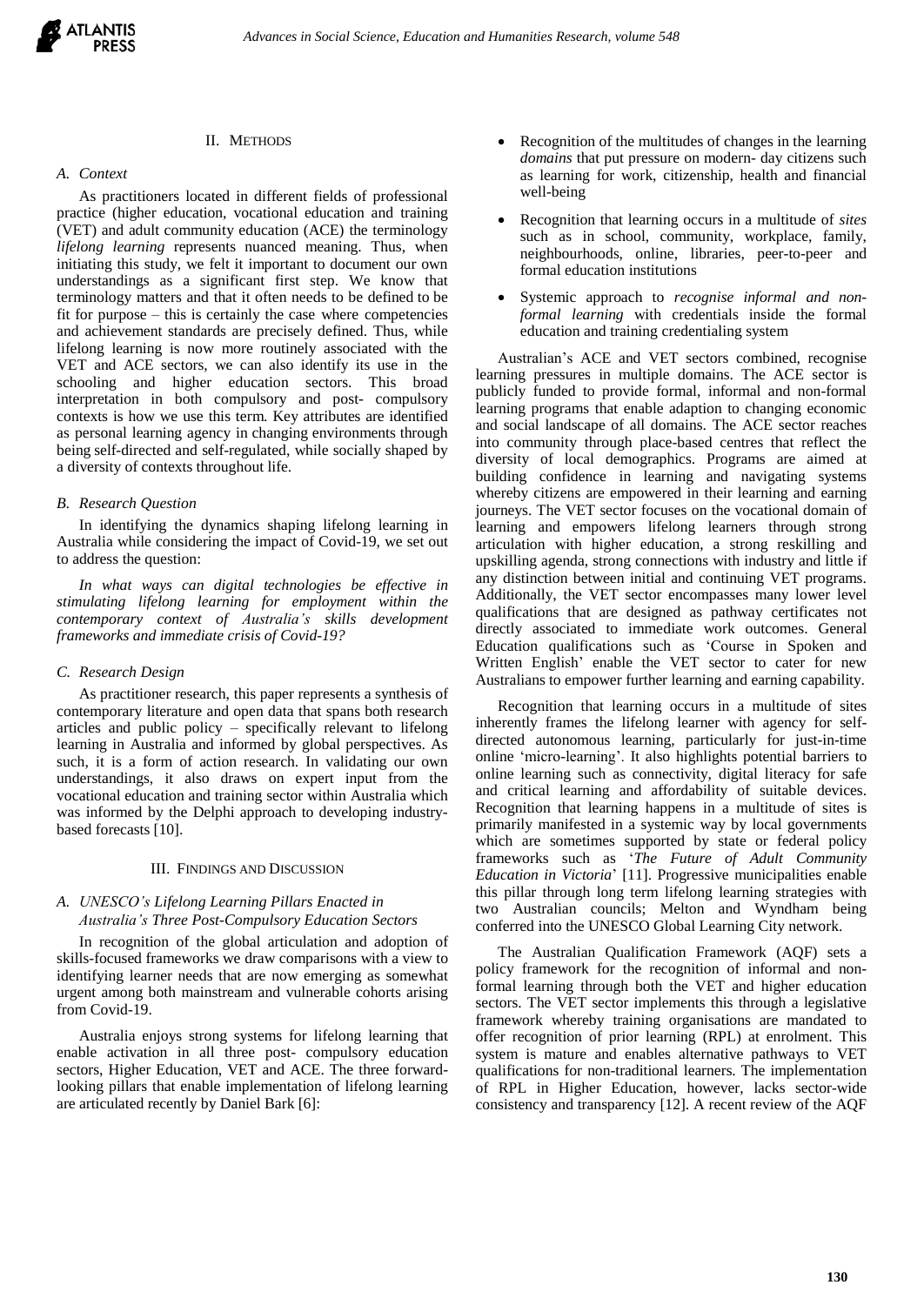

recommended better use of RPL in both sectors as it "is crucial in an age of lifelong learning" [11].

## *B. The Digital Revolution Driving Change*

For nearly three decades the digital revolution has been a major driver of change for education and training worldwide – not only in the way that learning and training is accessed but in the consequent imperatives of skilling and reskilling [13-16]. Digital literacy skills are now integrated into all aspects of compulsory and post-compulsory education and training in Australia. In the Australian F-10 curriculum, such skills are highlighted as 'general capabilities'; in higher education, as 'graduate attributes'; while in VET and ACE, they have been recently specified as 'foundation skills' within the *Digital Literacy Skills Framework* (DLSF), which builds on the *Australian Core Skills Framework* (ACSF) [17].

Closely linked with the digital revolution is the emergence of 'Industry 4.0' as a policy agenda. While this terminology can be found earlier in the literature, its traction within global policy is most visible within the World Economic Forum [18]. This terminology immediately extends beyond the normalized ongoing disruptions of the digital revolution to signal farreaching transformation of industry itself. Of course, digital technologies as 'cyber-physical systems' will be what powers the transformation. One of the distinguishing features of the combined impact of the ongoing digital revolution and Industry 4.0 is that the notion of accelerated change in combined with disruption [19].

# *C. Enabling Frameworks For Adults Continuing Education*

Flexibility and diversity are important features of the Australian VET system with a very wide range of accredited programs, providers and modes of study. Notably, there are few distinctions between initial and continuing VET programs; they are available to meet the needs of people of all ages. Figure 1 shows almost three quarter of VET enrolments in 2019 were 20 years and older with 41 per cent over 30 years.



Fig. 1. Age distribution of Australian VET student enrolments in 2019 (Source: NCVER VOCSTATS).

Demand from adults continuing their education include those re-entering the workforce after absences, re-skilling for career transitions and upskilling for better jobs. Particularly helpful for these scenarios are short VET programs called 'skill sets' which are components of qualifications. Currently the Australian Industry and Skills Committee (AISC) is exploring opportunities these skill sets can provide for displaced workers, young people and women who have been particularly affected by the Covid-19 pandemic. VET programs can be delivered by schools, private and public training organisations, job centres, ACE providers and increasingly dual-sector universities. VET programs are funded by both governments and what is termed 'fee-for-service' which means individuals and organisations.

Australia has three primary enabling frameworks incorporated into VET and ACE programs that support lifelong learning accessibility and empowerment for work. These frameworks reflect underpinning generic skills necessary to thrive personally, in society and in work. These frameworks represent the vehicle by which the Australian and state and territory governments will reach the aspirational target set by the National Foundation Skills Strategy for Adults [20]: by 2022, at least two thirds of working age Australians will have the literacy and numeracy skills needed to take full advantage of opportunities afforded by Australia's new economy [21].

- Foundation Skills and Knowledge Framework (FSK)
- The Australian Core Skills Framework (ACSF)
- The Core Skills for Work Framework (CSfW)

The **FSK** framework sits inside the formal competencybased curriculum of the VET sector and as such is part of the AQF. FSK are a combination of learning, reading, writing, digital and speaking skills required by businesses at different levels of proficiency. The units of competency have multiple applications; as single units to augment vocational qualifications in response to learners' needs, as pathway qualifications into employment or education and as common language to explicitly describe the foundation skills embedded in VET competency- based curriculum. VET teacher training is supported with a nationally recognised skill set 'Address Foundation Skills in Vocational practice' as well as various state and territory initiatives such as South Australia's '*The Framework: Foundation Skills Professional Standards Framework June 2017'*. The FSK framework was intended for both VET and ACE sectors to enable those currently in the workforce to overcome specific barriers hindering career progression – specifically literacy and numeracy [20].

The **ACSF** was released in 2008 as a tool to assist both specialist and non-specialist English language, literacy and numeracy practitioners profile an individual's performance in the five cores skills of learning, reading, writing, oral communication and numeracy. Digital literacy skills have been added to the framework in July 2020. The tool helps to profile learners core skills performance, map curricula, tailor learning and inform decisions such as funding and referrals in three diverse contexts, personal and community, workplace and employment and education and training. There is no curriculum within the ACSF. The framework is not aligned to the AQF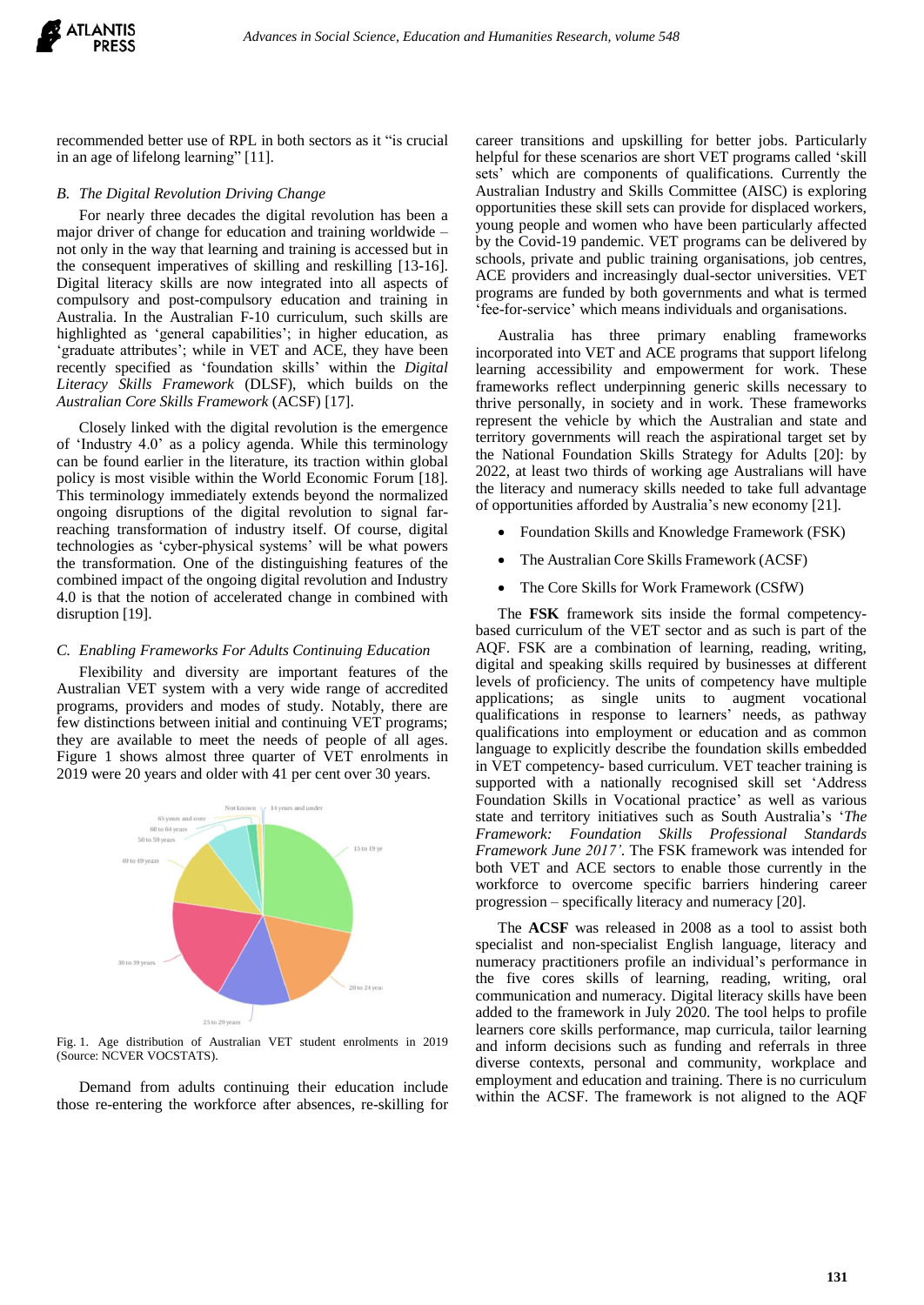

however some industry sectors have chosen to map components of some units of competencies to the ACSF such as the units in the Aboriginal and Torres Strait Islander Health Worker Qualifications [22]. The framework is aligned with the FSK framework. This mature and widely used framework is readily recognised and respected by all levels of government and all education sectors and conspicuously addresses lifelong learning for all domains. This perhaps explains why the Australian Government has chosen this framework to embed digital literacy. Most recently, the ACSF is being used to assess individual needs for a national five- year *Foundation Skills for Your Future Program* aimed to develop Language, Literacy, Numeracy and Digital Literacy (LLND) skills for further education and training, to remain in employment or to change jobs. Notably, the program offers employers free workforce development in the areas of LLND. It is implemented utilising VET providers.

The addition of digital literacy skills to the ACSF is in response to a national review [23] whereby digital literacy skills renamed the core foundation skills LLND. Several national and international digital literacy frameworks were researched to inform the addition including the Australian Digital Inclusion Index [24], Irish Higher Education sector [25], OECD's Definition and Selection of Competencies, the United Kingdom's Digital and Information Literacy Framework [26,27] and UNESCO's Global Framework of Reference on Digital Literacy Skills for Indicator 4.4.2 [28].

The **CSfW** is a relatively new framework describing and articulating non-technical skills, knowledge and understandings that underpin successful participation in work. They can be accurately termed 'employability skills' and include problem solving, collaboration, self-management, communication and information technology skills, with five stages of performance from novice to expert. The framework is primarily for educators and learning designers involved in the development of training material, curriculum, standards and learning and assessment resources and strategies. However, arguably, the framework could also be manipulated to inform a matrix for the assessment of employability skills. There is little visibility of the use for this framework with no national focus on building VET or ACE workforces' capability to utilise.

# *D. Growing Recognition for Vulnerable Cohorts*

Even with consideration of these enabling pillars and frameworks for lifelong learning access, there is growing recognition from our national, state and local governments to provide more consideration of communities experiencing social disadvantage, lack access to both technology and educational excellence [29], and are vulnerable to becoming unemployed and lack foundation skills for work, learning and life [11]. The recent review [23] of the national VET sector emphasised need for new supports learners in foundational language, literacy, numeracy and digital skills for second-chance learners. The higher education sector has noted substantial growth in the uptake of enabling courses, however there is question as to whether these courses factor in social and other essential

services needed for success such as transport, health and welfare [30]. This had become critical in the backdrop of the rapidity of workplace change to support workers reskilling and upskilling every six years to maintain skill relevancy [31].

It is feared the Covid-19 pandemic may have exacerbated this divide with unprecedented numbers of displaced workers, older workers, women and regional workers having to consider and skill for career transitions [32]. The divide is fuelled by lack of digital ability on behalf of new learners and learning practitioners.

Thus, the remaining part of this paper underscores digital literacy as a key challenge for learners and describes some emerging practice that aims to optimise the emergency response for improved lifelong learning outcomes.

# *E. Challenges for Adults Continuing Education in Online Environments in Australia*

Challenges for adults engaging in online education are not insignificant, especially in the context of those already experiencing barriers to education. Garland [33] frames these challenges as situational, institutional, dispositional and epistemological barriers.

Situational factors particularly impacting on adults continuing education in Australia are Internet affordability and lack of digital literacy [34], Internet access for remote locations [35] and hardware affordability. These challenges are highlighted in the current climate of Covid-19 restrictions. Community learning centres in Victoria report that learners have very limited access to devices in their homes whereby there may only be one device and the male may dominate use of that device. Additionally, digital literacy is wrongly assumed of these learners because they know how to use a Smart Phone, but they do not know how to use computers, send emails, upload documents and write documents (Interviewee 1).

Education institutions are behind contemporary learning culture of individuals and corporations [6]. Learners are preferencing online learning in their personal and work lives, they are a step ahead of education institutions. Cox and Prestige [36] found institutional challenges reduce opportunities for teachers to enact student-centred practice. Challenges include workload, sizes of classes, compliance with competency-based curriculum and the discipline being taught. Additionally, the way institutions transition to remote learning can transpire as a challenge particularly if there is no recognition of remote delivery as pedagogy in and on itself. Educators are constantly frustrated with ill-equipped systems whereby traditional content has just been 'put online' without re-designing it to reflect digital learning pedagogy [37].

Dispositional challenges apply to both practitioners and learners and describe the 'mindset' of users. Educator 'belief in online education' largely influences enactment of online education in the VET sector [36]. For adult learners, trust in online modes frequently manifests as a challenge [37], the degree of comfort for learners is a critical precondition for its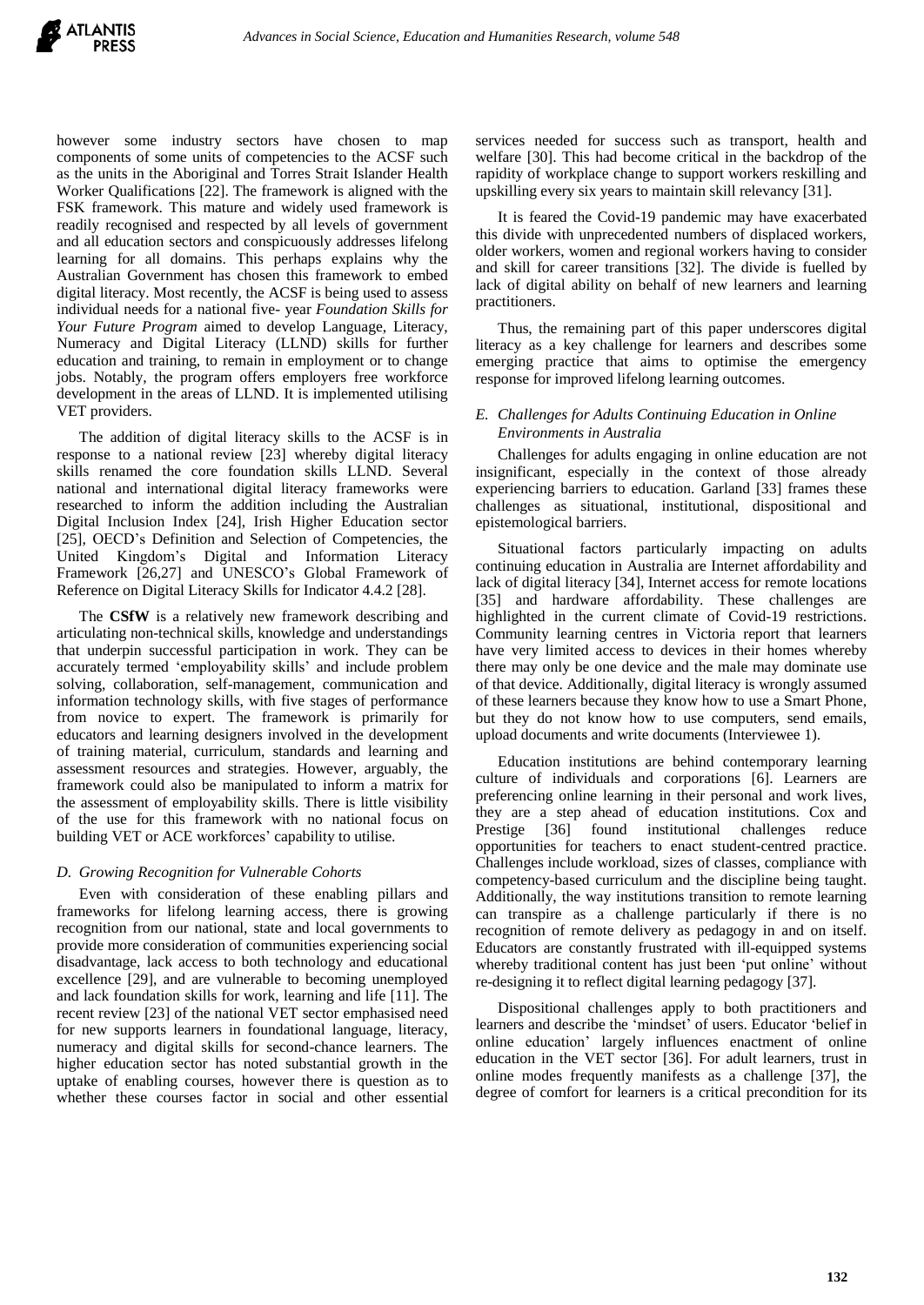

success [38] and ACE sector learners have a preference for face-to- face delivery [39].

# *F. Examples of Good Practice in Emergency Context*

*1) Covid-19 a stimulus activating remote teaching*: Whilst Australia's education policy environment has prioritised workforce development of adult learning educators towards utility of technology for learning beyond minimum levels of competency for a number of years now [38] there was reluctance and growth in capability, capacity and confidence has been slow. A study in 2016 [37] found the VET workforce had not yet embraced technological advancement as an opportunity to enrich learning environments, promote engagement facilitate deeper learning and improve workplace readiness. Covid-19 has brought immediacy to facing online education challenges – forcing institutions to adapt, be agile or downsize. The shift to online has moved more rapidly this year than ever before and unprecedented numbers of educators are currently navigating new online teaching contexts (Interviewee 4).

Community-based learning centres not transitioning to online solutions, where lock-down restrictions still inhibit gatherings, have closed their doors waiting for restrictions to ease leaving community members isolated and learning programs interrupted. Some, however, are offering innovative ways to support digital literacy for learners to continue to access their courses online such as hand delivering 'mail-outs' with screen prints and instructions on how to get online. One centre reported young learners teaching older educators a gaming application so the group could maintain connectivity during Covid-19 restrictions (Interviewee 1).

Australian private and public training organisations are not critically underprepared, and many are on mature pathways for remote delivery. A Victorian program working with disengaged young people has provided laptops and peripherals so that engagement is not disrupted with early indications of improved participation compared to fully face-to-face delivery modes (Interviewee 2). Apprenticeship models have been particularly hard hit as existing learners' work-based learning and assessment is disrupted and commencements have decreased [40]. PEER Training developed their capability for remote training of apprentices two years ago and rapidly executed their interactive and immersive system as the pandemic unfolded to ensure no extension of training would be required for current learners [41]. TAFE Queensland have had a whole team dedicated to online education for the past five years. The current crisis manifests as an opportunity to improve practice beyond technical skills to long-term pedagogical thinking for online teaching (Interviewee 4).

When institutional context supports online teaching, enactment is more likely [36]. Institutions are restructuring systems to support educators' transition to remote teaching. Victorian institutions are resourcing wrap-around supports via phone, online self-help and instructions in-language for learners to engage in digital environments. Institutional-wide

feedback loops from learners and teachers are enabling rapid improvements to remote teaching implementation and preenrolment interviews are profiling learners for aptitude of online education. Institutions are reviewing their online teacher hiring, training and management practices to better understand online education as more than simply a different mode of delivery [36].

*2) Evolving online teaching and learning pedagogy beyond technical expertise:* The opportunity and challenge emerging from Covid-19 is to improve online education to become more than an alternative option of delivery, to a pedagogical approach in itself. Online pedagogy considers the complex interrelatedness of learning and the affordances of the environment. Online delivery (and access) promotes a transformational view of learning rather than a transmission view of learning [38]. "Too many trainers think that online should copy face-to-face, when in fact, it requires fundamentally different approaches, such as 10-minute chunked videos instead of long-winded live classes, and session structures need to be relaxed in open question, answer format rather than instructional" (Interviewee 4). Even skilled educators who are used to operating in online environments have been challenged bytransitions to wholly remote teaching. They report it is 'less warm' and they have had to think of new ways to 'connect' with learners (Interviewee 2). However, there is a danger that online will become 'wholesale' and lack drawing on other teaching and learning strategies such as group learning, use of external networks (Interviewee 3) and flipped classroom. This is a time to take stock, analyse and grab hold of the positives for lifelong learners this crisis may offer.

Online education has evolved to more than an improved opportunity for access as was the wider distribution focus of MOOCs. Technology now offers the ability for learning programs to create eco-systems of learning in more personalised ways [6]. Corporate Universities are the manifestation of corporations utilising digital technologies to activate more personalised learning and development ecosystems that focus not only on optimizing business achievements but helping shape personal career goals and mindsets of lifelong learners. Future VET learners will have higher levels of digital literacy and expectations that educators will use digital technology to provide the flexibility, convenience and more engaging learning experiences to which they have become accustomed [37]. Adult learners have expectations to learn at their own pace, in their own times, revisit material they are having difficulty understanding and collaborate on platforms they already use. Similarly, a program for disengaged young learners in Victoria that quickly transitioned to remote learning found learners were more engaged and less distracted as learning was more focused on them as individuals and less on group-learning. A laptop and dongle given to each young learner seemed to facilitate more individual accountable engagement as there was an increase feeling of ownership – that is, 'here's something that is mine'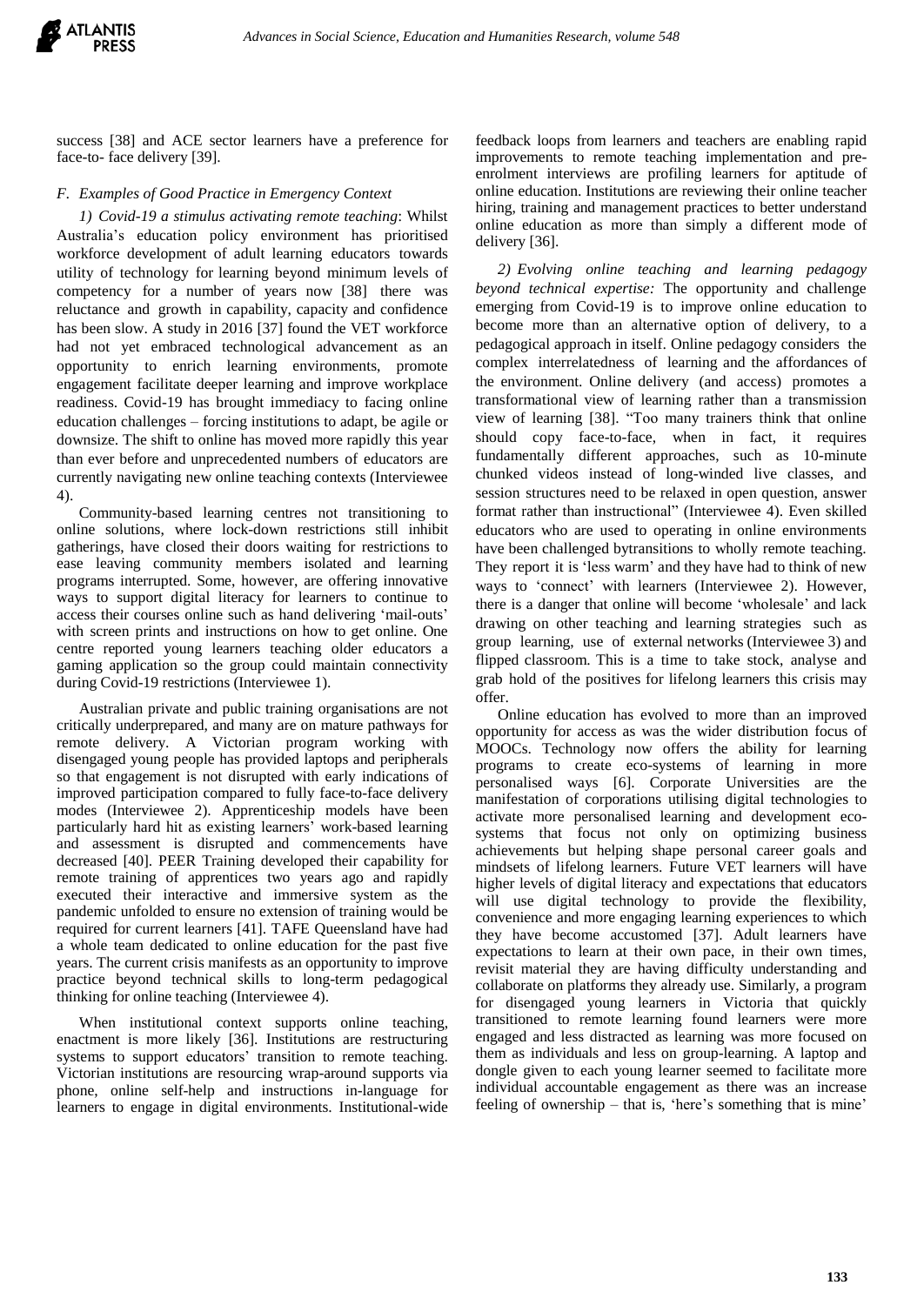(Interviewee 3). The program manager believed a critical component of success was the continued individual connection with a facilitator which further facilitated personalised learning.

*3) Educator roles are evolving – 'sage on the stage' being replaced by 'cyber-guide on the side':* Online education in and of itself does not boost lifelong learning – the teacher's enactment of it is the critical linchpin for improved lifelong learning outcomes. The 'sage on the stage' is being replaced by the 'cyber-guide on the side' – although this narrative has been happening for some deacdes. The role of educators is evolving with "less emphasis on subject matter expertise and more on facilitating learning" [37]. Practitioners role has become more autonomous supportive than teacher led, it is critical they have the capacity to support learners now to learn more independently. A manager of a project to build online education capacity for eight public training organisations summarised a paradigm shift in educators' role to one that facilitates online learning empowerment rather than a 'sage from the stage' or teacher-led approach. The opportunity to boost lifelong learning utilising online education hinges critically on the capability of practitioners (Interviewee 2). The 'cyber-guide on the side' in the VET sector cater for learners who range in digital literacy for learning proficiency from novice to expert. Educators require digital-literacy- forlearning proficiency in the utilisation of technology and online pedagogy not only to conduct the practice of training and assessment but also to help improve digital learning confidence.

Within VET learners some cohorts such as migrants and older learners are less comfortable with using technology [37]. There is concern for vulnerable learners now forced to learn online, which has highlighted the importance of teaching practices on learners' mental health, wellbeing and success, in the context of learning and teaching online [42]. Even young people who have not had access to computer hardware and good Internet service are needing support. Educators for a program for disengaged young people are embracing online delivery. Learners are enthused, engaged and enjoying learning new technical skills as well as how to learn online. Educators report that easy, early wins for these new digital learners inherently scaffolds digital learning confidence (Interviewee 3). Educators have reported that learners have more instances of accountability and are becoming more autonomous and adaptive in managing their learning (Interviewee 3). Vulnerable learners are also being supported by institutionwide strategies such as wrap-around support via phone, online self-help and instructions in-language for learners to engage in digital environment, systemic feedback loops from learners and teachers on implementation of remote teaching and preenrolment interviews and profiling on aptitude for online education

The 'cyber-on-the-side' approach also caters for those digitally capable learners who have expectations technology utility will deliver personalised learning. Digital learning tools

are emphasising collaboration, social learning and immersive learning. Developments in augmented reality, mobile learning and simulated learning environments continue to expand possibilities [37] and are particularly important for competency-based education on which the VET sector is founded. Thus, educators' role is to facilitate digital collaborative spaces and engaging strategies where deep learning and real connection can occur. A learner quoted, "if they [educators] know how to run the system, they can provide us with a better experience of learning" [37]. Educators need the technical know-how and agility to integrate new online pedagogy into numerous different platforms that align with learners' preferences and levels of comfort. Learners' engagement and peer support has been found to drop when educators do not make use of the digital platforms and channels in ongoing and meaningful ways [37].

VET educators are not all embracing this new role which transpires as less teacher-led and more student- centric. Reluctance is a complex mix of mindset, confidence and capability and also the level of institutional readiness and infrastructural support. Many educators feel completely out of their element [37]. Cox and Prestridge's [36] found educators' 'conception of teaching', their pedagogical beliefs transpire as a dispositional challenge for the enactment of online education. They found when pushed to online, these VET sector educators tended to default to more teacher-centric practice as opposed to learner-centric [36]. In the following anecdote, dispositional and institutional challenges are illustrated as successfully navigated to implement remote teaching and boost lifelong learning in several Australian public training organisations.

"Educators were refusing to record Zoom sessions for learners. Investigations into this behaviour found educators wanted to 'force' learners to attend live sessions for various reasons. There was an underlying pedagogical belief that repelled educator's willingness to embrace online teaching, particularly those with a 'sage on the stage' pedagogical belief. The manager reported educators were ultimately persuaded of the benefits of online teaching when shown technology that could self-mark online quizzes therein reducing their workloads" (Interviewee 2).

Recorded Zoom sessions, however, allow learners to learn in their own time and revisit material if they are struggling to understand. Immediate formative assessment feedback provides opportunity for learning design to be more personalised and responsive to learners' progress.

As with all change there is variance of willingness and competency for transitions to remote teaching. In the context of the Covid-19 crisis they can broadly be described as 'Eager Beavers', 'Struggling but Willing' and the 'Resisters'. Much is dependent on existing skills and the level of change required.

Dependents also include curriculum area of teaching and cohort's propensity for engaging online.

 *Eager Beavers* typically enjoy good Internet connectivity, adequate hardware and are confident in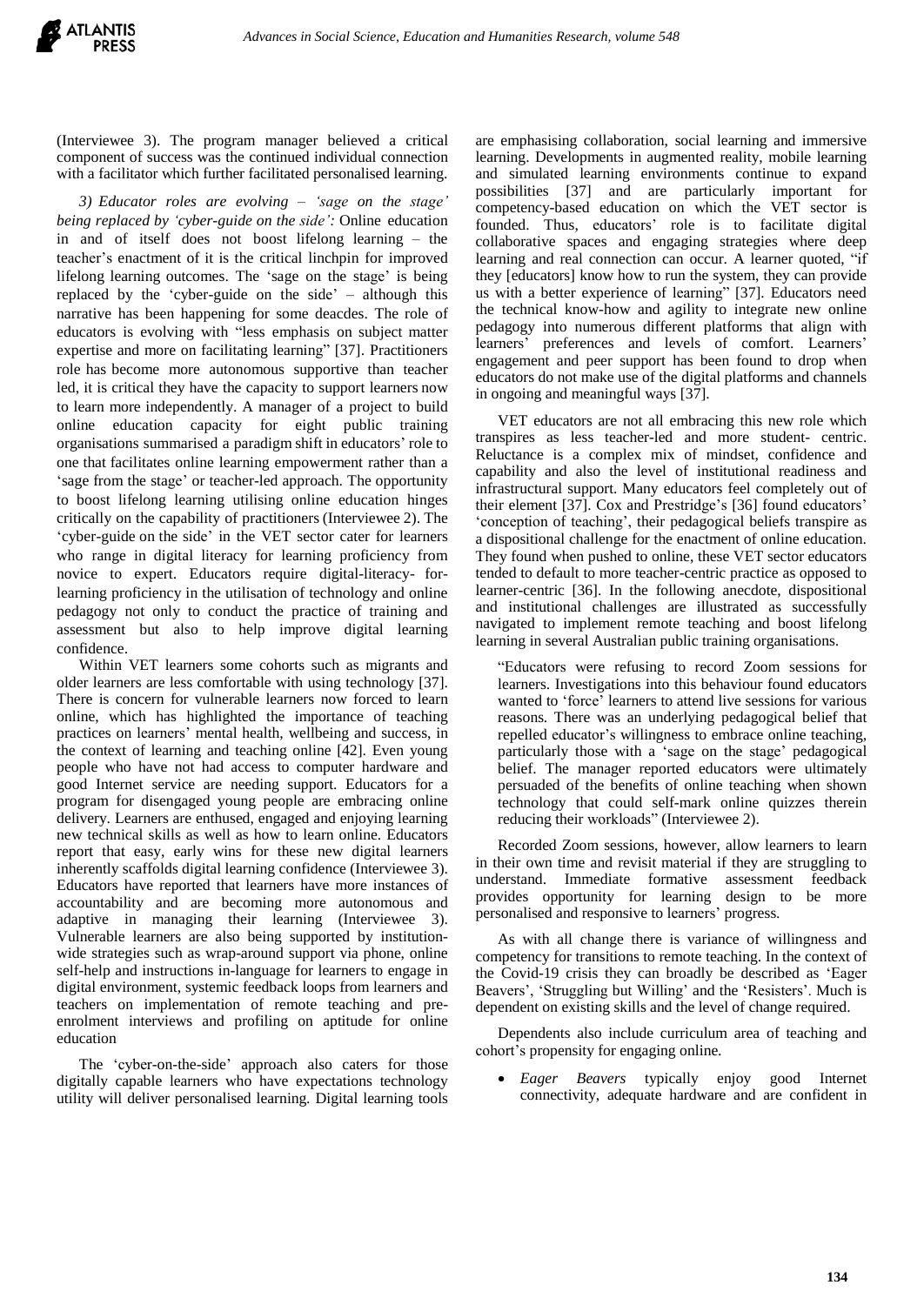their digital literacy. They embrace quickly and feel they have benefited from learning new skills.

- *Struggling but Willing* are managing with peer support and rapid learning through webinars. There are reports of regional ACE centres helping each other improve capacity and capability (Interviewee 1).
- *Resisters* lack hardware, connectivity and a large gap in skills and knowledge. Some have little institutional support and are left to 'teach themselves'. They have opted out, have taken a break and will come back when it's more face to face.

#### IV. CONCLUSION

Lifelong learning in Australia has been embedded in practice and referenced in public policy for several decades. It has carried with it both expectations and disappointment. Around the change of millennium, it had been referred to as a 'policy failure'. However, while it has had specific relevance to vocational, adult and continuing education, lifelong learning continues to find expression within wider discourse, probably due to the high utility of the term. Supported by various skills frameworks in Australia its most characteristic feature is that it speaks to the needs of the whole person and the environment in which they're located.

Prior to Covid-19 the contemporary era has been characterized in a multiplicity of ways and shaped by the economic forces of globalization together with advances in digital technologies. Preparation for the challenges of Industry 4.0 was already underway. In some ways, 'disruption' has now been normalised and so it is significant that the disruptions of Covid-19 are having unprecedented reach. As part of a widespread response, emergency remote education enabled by digital technologies is being deployed. In parallel, governments are scrambling to reformulate public policy that can sustain education and training, to ensure the underpinning infrastructure is resilient in facing the adverse economic and social circumstances. For this to be successful, digital skills will clearly underpin the next iteration of lifelong learning experiences for many. At the same time, conceiving lifelong learning primarily through skills- based frameworks will not be sufficient on their own. Sustainability and resilience apply to both the system infrastructure and the learner; moreover, these terms are primarily environmental, biological metaphors. In the Covid-19 era such descriptors are instrumental to learning that is lifelong and future-ready.

#### **REFERENCES**

- [1] P. Karmel, "Schools in Australia: Report of the Interim Committee for the Australian Schools Commission, May 1973," 1973.
- J. Chapman, J. Gaff, R. Toomey, and D. Aspin, "Policy on lifelong learning in Australia," Int. J. Lifelong Educ., vol. 24, no. 2, pp. 99–122, 2005.
- [3] L. Yates, C. Collins, and K. O'Connor, Australia's curriculum dilemmas: State cultures and the big issues. Melbourne Univ. Publishing, 2011.
- [4] L. Watson, "Lifelong learning in Australia: a policy failure," Aust. Assoc. Res. Educ., vol. 11, no. 11, 2004.
- [5] L. Watson, Lifelong learning in Australia: Evaluations and Invesitgations Programme, Department of Education, Science and Technology, Australia. Department of Education, Science & Training Canberra, 2003.
- [6] UNESCO Institute for Lifelong Learning (UILL), "The importance of Lifelong Learning in the 21st century," 2020.
- [7] Commonwealth of Australia, 2001 Year Book Australia. 2001.
- [8] C. J. Dede and J. Richards, The 60-Year Curriculum: New Models for Lifelong Learning in the Digital Economy. Routledge, 2020.
- [9] Adult Learning Australia (ALA), "A lifelong learning policy for Australia," 2018.
- [10] S. Colton and T. Hatcher, "The Web-Based Delphi Research Technique as a Method for Content Validation in HRD and Adult Education Research.," Acad. Hum. Resour. Dev. Int. Conf., 2004.
- [11] State Government of Victoria, "Ministerial Statement on The Future of Adult Community Education in Vicotira 2020-25," 2019.
- [12] P. Fox, "Adult Learning and Recognition of Prior Learning: The White Elephant in Australian Universities," Aust. J. Adult Learn., vol. 45, no. 3, pp. 352–370, 2005.
- [13] C.-Y. Park and J. Kim, "Education, Skill Training, and Lifelong Learning in the Era of Technological Revolution," Asian Dev. Bank Econ. Work. Pap. Ser., no. 606, 2020.
- [14] A. Kanwar, K. Balasubramanian, and A. Carr, "Changing the TVET paradigm: New models for lifelong learning," Int. J. Train. Res., vol. 17, no. sup1, pp. 54–68, 2019.
- [15] L. M. Blaschke and S. Hase, "Heutagogy and digital media networks," Pacific J. Technol. Enhanc. Learn., vol. 1, no. 1, pp. 1–14, 2019.
- [16] D. Zhang and J. F. Nunamaker, "Powering e-learning in the new millennium: an overview of e-learning and enabling technology," Inf. Syst. Front., vol. 5, no. 2, pp. 207–218, 2003.
- [17] Australian Department of Education Skills and Employment (ADESE), "No Title," 2020.
- [18] K. Schwab and N. Davis, Shaping the future of the fourth industrial revolution. Currency, 2018.
- [19] T. L. Friedman, Thank you for being late: An optimist's guide to thriving in the age of accelerations (Version 2.0, With a New Afterword). Picador USA, 2017.
- [20] Council of Australian Governments Standing Council on Tertiary Education Skills and Employment (SCOTESE), "National Foundation Skills Strategy for Adults," Brisbane, 2012. [Online]. Available: http://hdl.voced.edu.au/10707/223118.
- [21] Australian Government Department of Education and Training, "Fact sheet: Foundation skills. Australian Government." [Online]. Available: https://www.myskills.gov.au/media/1777/back-to-basics-foundationskills.pdf.
- [22] Community Services and health Industry Skills Council, "Foundation Skills Guide for Aboriginal and Torres Strait Islander health Worker Qualificaitons HLT Training pacage," 2015. [Online]. Available: Documents/HLT\_Foundation\_Skills\_Gu ide.pdf.
- [23] S. Joyce, "Strengthening skills: expert review of Australia's vocational education and training system [Joyce review]." Department of the Prime Minister and Cabinet, Canberra, 2019.
- [24] A. Marshall, M. Dezuanni, J. Burgess, J. Thomas, and C. K. Wilson, "Australian farmers left behind in the digital economy–Insights from the Australian Digital Inclusion Index," J. Rural Stud., vol. 80, pp. 195–210, 2020.
- [25] Irish Higher Education Sector, "All Abroad Ireland." [Online]. Available: https://www.allaboardhe.ie/.